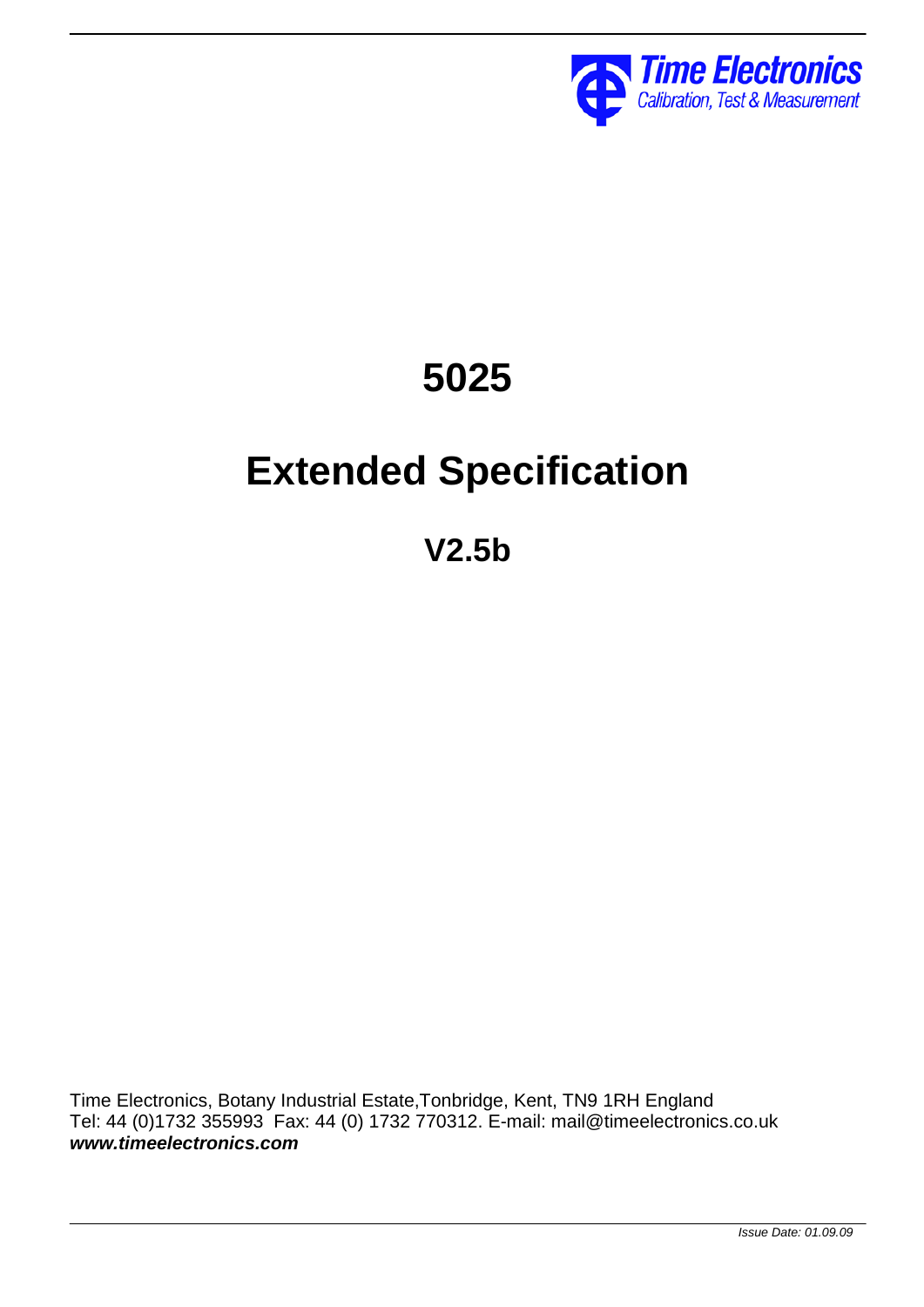#### **SPECIFICATIONS DETAILS**

- 1. Accuracies are shown as ppm or % of output + floor.
- 2. Specifications apply for settings between 10% and 100% of range.<br>3. Specifications apply at ambient temp of  $22^{\circ}C$  +/-  $3^{\circ}C$
- Specifications apply at ambient temp of 22°C +/- 3°C
- 4. For temperatures outside the above range apply 0.2 x specification per °C
- 5. Calibrator warm up time at least 1 hour.
- 6. All values are relative to calibration standards.
- 7. Accuracies quoted are for 1 year.

Due to continuous development Time Electronics reserves the right to change specifications without prior notice.

| <b>DC VOLTAGE</b>  |                        |                             |                                     |                   |
|--------------------|------------------------|-----------------------------|-------------------------------------|-------------------|
| Range              | <b>Accuracy</b><br>ppm | Output<br><b>Resistance</b> | <b>Max Output</b><br><b>Current</b> | <b>Resolution</b> |
| 20mV <sup>1</sup>  | $100 + 4uV$            | 100 <sup>3</sup>            | ٠                                   | 100nV             |
| 200mV <sup>1</sup> | $30 + 6uV$             | 100 <sup>3</sup>            | -                                   | 1uV               |
| 2V <sub>1</sub>    | $15 + 20uV$            | $< 0.1 \Omega$              | 20mA                                | 1uV               |
| 20V <sup>1</sup>   | $15 + 150uV$           | $< 0.1 \Omega$              | 20mA                                | 10uV              |
| 200V <sup>1</sup>  | $30 + 6mV$             | $< 5 \Omega$                | 20 <sub>m</sub> A                   | 1mV               |
| 1050V              | $50 + 30$ mV           | $< 10 \Omega$               | 10 <sub>m</sub> A                   | 1mV               |

#### **AC VOLTAGE (sine-wave).** *(\* 9771 AC Hi Frequency Option Required)*

| <b>Range RMS</b>   | Frequency <sup>2</sup> | <b>Accuracy</b><br>% | Output<br><b>Resistance</b> | <b>Max Output</b><br><b>Current</b> | <b>Resolution</b> |
|--------------------|------------------------|----------------------|-----------------------------|-------------------------------------|-------------------|
| 20mV <sup>1</sup>  | 10Hz-45Hz              | $0.05 + 250$ uV      | $10 \Omega$ <sup>3</sup>    |                                     | 1uV               |
|                    | 45Hz-1kHz              | $0.05 + 100$ uV      | $10 \Omega$ <sup>3</sup>    |                                     |                   |
|                    | 1kHz-10kHz             | $0.05 + 150$ uV      | $10 \Omega$ <sup>3</sup>    |                                     |                   |
|                    | 10kHz-20kHz            | $0.05 + 250$ uV      | $10 \Omega$ <sup>3</sup>    |                                     |                   |
| $\star$            | 20kHz-100kHz           |                      |                             |                                     |                   |
| $\star$            |                        | $0.05\% + 0.1mV$     | 50 $\Omega$                 |                                     |                   |
|                    | 100kHz-300kHz          | $0.1\% + 0.5mV$      | 50 $\Omega$                 |                                     |                   |
| 200mV <sup>1</sup> | 10Hz-45Hz              | $0.05 + 250$ uV      | $10 \Omega$ <sup>3</sup>    |                                     | 1uV               |
|                    | 45Hz-1kHz              | $0.04 + 100$ uV      | $10 \Omega$ <sup>3</sup>    |                                     |                   |
|                    | 1kHz-10kHz             | $0.04 + 150$ uV      | $10 \Omega$ <sup>3</sup>    |                                     |                   |
|                    | 10kHz-20kHz            | $0.05 + 250$ uV      | $10 \Omega$ <sup>3</sup>    |                                     |                   |
| $\star$            | 20kHz-100kHz           | $0.1\% + 0.5mV$      | $50 \Omega$                 |                                     |                   |
| $\star$            | 100kHz-300kHz          | $0.1\% + 1mV$        | $50 \Omega$                 |                                     |                   |
| 2V <sup>1</sup>    | 10Hz-45Hz              | $0.08 + 500$ uV      | $< 0.1 \Omega$              | 20mA                                | 10uV              |
|                    | 45Hz-1kHz              | $0.03 + 170$ uV      | $< 0.1 \Omega$              |                                     |                   |
|                    | 1kHz-10kHz             | $0.03 + 250$ uV      | $< 0.1 \Omega$              |                                     |                   |
|                    | 10kHz-20kHz            | $0.08 + 500$ uV      | $< 0.1 \Omega$              |                                     |                   |
| $\star$            |                        |                      |                             |                                     |                   |
| $\star$            | 20kHz-100kHz           | $0.05\% + 1mV$       | $< 0.5 \Omega$              |                                     |                   |
| $\star$            | 100kHz-300kHz          | $0.1\% + 5mV$        | $< 0.5 \Omega$              |                                     |                   |
|                    | 300kHz-1MHz            | $1\% + 10mV$         | $< 0.5 \Omega$              |                                     |                   |
| 20V <sup>1</sup>   | 10Hz-45Hz              | $0.08 + 4mV$         | $< 5 \Omega$                | 20mA                                | 100uV             |
|                    | 45Hz-1kHz              | $0.03 + 2mV$         | $< 5 \Omega$                |                                     |                   |
|                    | 1kHz-10kHz             | $0.03 + 3mV$         | $< 5 \Omega$                |                                     |                   |
|                    | 10kHz-20kHz            | $0.08 + 4mV$         | $< 5 \Omega$                |                                     |                   |
| $\star$            | 20kHz-100kHz           | $0.15% + 15mV$       |                             |                                     |                   |
| 200V <sup>1</sup>  | 40Hz-1kHz              | $0.06 + 20mV$        | < 50                        | 20mA                                | 1mV               |
| 1050V              | 40Hz-1kHz              | $0.08 + 90mV$        | $< 10 \Omega$               | 10 <sub>m</sub> A                   | 10mV              |

1. Over-Range 10%

2. The frequency accuracy for standard AC ranges is 0.01% and is crystal controlled. The setting resolution is 1Hz.

3. The output resistance on the 20mV and 200mV ranges is 10 ohms. This must be taken into account when loads of 100K ohms or less are being driven. A 100K load will result in a 0.01% error.

All AC outputs exclude the DC component.

It is recommended that for very high accuracy low level AC calibration a precision attenuator with known characteristics is used. This can be driven from the 5025's 2V or 20V ranges and with proper screening of the attenuator the signal to noise ratio of the resulting output can be improved significantly. A 1000:1 screened precision attenuator is available from Time Electronics.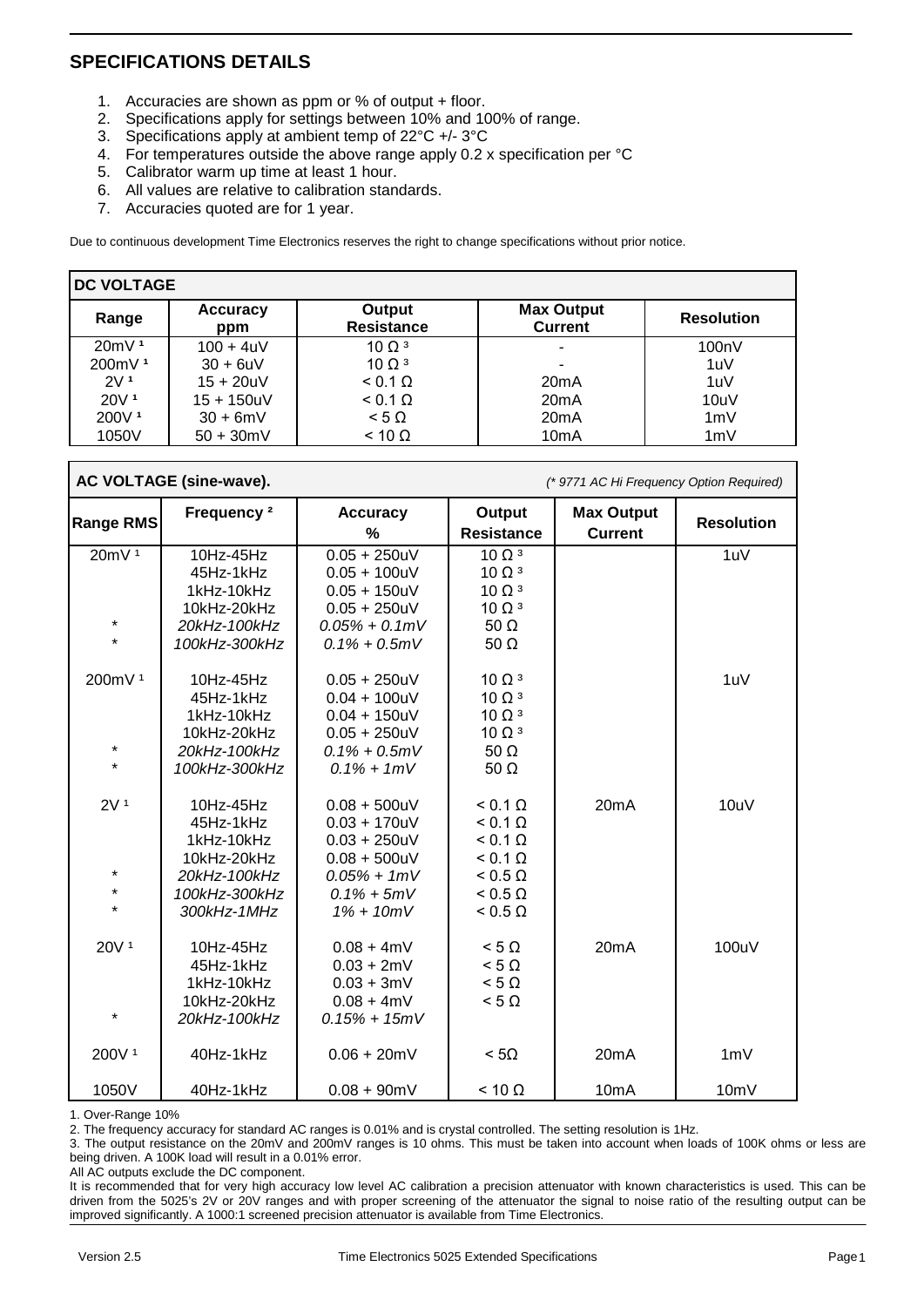| <b>DC CURRENT</b>  |                        |                              |                   |  |
|--------------------|------------------------|------------------------------|-------------------|--|
| Range              | <b>Accuracy</b><br>ppm | <b>Compliance</b><br>Voltage | <b>Resolution</b> |  |
| 200uA <sup>1</sup> | $150 + 15nA$           | 11V                          | 1 nA              |  |
| 2mA <sup>1</sup>   | $100 + 40nA$           | 11V                          | 10nA              |  |
| 20mA <sup>1</sup>  | $80 + 200nA$           | 11V                          | 10nA              |  |
| 200mA <sup>1</sup> | $80 + 3uA$             | 11V                          | 100 nA            |  |
| 2A <sup>1</sup>    | $250 + 40 uA$          | 5V                           | 1 uA              |  |
| 20A <sup>1</sup>   | $600 + 2mA$            | 4V                           | 10 uA             |  |

1. Over-Range 10%.

| <b>AC CURRENT (sine-wave)</b> |                  |                      |                                         |                    |
|-------------------------------|------------------|----------------------|-----------------------------------------|--------------------|
| Range                         | <b>Frequency</b> | <b>Accuracy</b><br>% | <b>Compliance</b><br><b>Voltage rms</b> | <b>Resolution</b>  |
| 200uA <sup>1</sup>            | $20Hz - 1kHz$    | $0.07 + 300nA$       | 8V                                      | 10nA               |
| 2mA <sup>1</sup>              | $20Hz - 1kHz$    | $0.05 + 300nA$       | 8V                                      | 10nA               |
| 20mA <sup>1</sup>             | $20Hz - 1kHz$    | $0.05 + 3uA$         | 8V                                      | 100 <sub>n</sub> A |
| 200mA <sup>1</sup>            | $20Hz - 1kHz$    | $0.05 + 30uA$        | 8V                                      | 1uA                |
| 2A 1                          | $20Hz - 500Hz$   | $0.1 + 0.5$ mA       | 3.5V                                    | 10uA               |
| 20A <sup>1</sup>              | $20Hz - 500Hz$   | $0.2 + 5mA$          | 3V                                      | 100uA              |

1. Over-Range 10%.

| THERMOCOUPLE SIMULATION     |                                              |                       |  |  |
|-----------------------------|----------------------------------------------|-----------------------|--|--|
| Thermocouple<br><b>Type</b> | <b>Temperature</b><br>Range °C               | <b>Accuracy</b><br>°C |  |  |
| J                           | $-210$ to $-50$<br>-50 to 1200               | 0.3<br>0.18           |  |  |
| K                           | -200 to -150<br>-150 to 1250                 | 0.3<br>0.2            |  |  |
| T.                          | $-200$ to $-150$<br>$-150$ to 0<br>0 to 400  | 0.4<br>0.3<br>0.2     |  |  |
| $\mathsf{R}$                | $-50$ to $50$<br>50 to 250<br>250 to 1750    | 1.5<br>0.8<br>0.6     |  |  |
| S                           | -50 to 300<br>300 to 1750                    | 1.5<br>0.8            |  |  |
| B                           | 100 to 800<br>800 to 1800                    | 1.8<br>0.8            |  |  |
| N                           | -200 to -100<br>-100 to 500<br>500 to 1300   | 0.8<br>0.3<br>0.2     |  |  |
| E                           | $-200$ to $-100$<br>$-100$ to 0<br>0 to 1000 | 0.5<br>0.2<br>0.15    |  |  |

Cold Junction Compensation +/- 0.5ºC (applies to ambient changes of +/- 1ºC)

The accuracy of the thermocouple simulation is determined by the accuracy of the 5025's DC Voltage function and the accuracy of the standard thermocouple tables (BS EN 60584-1) published by the British Standards Institute.

The 5025 uses precise digital interpretation of the tables to output voltage levels that are within the accuracies specified in the table above.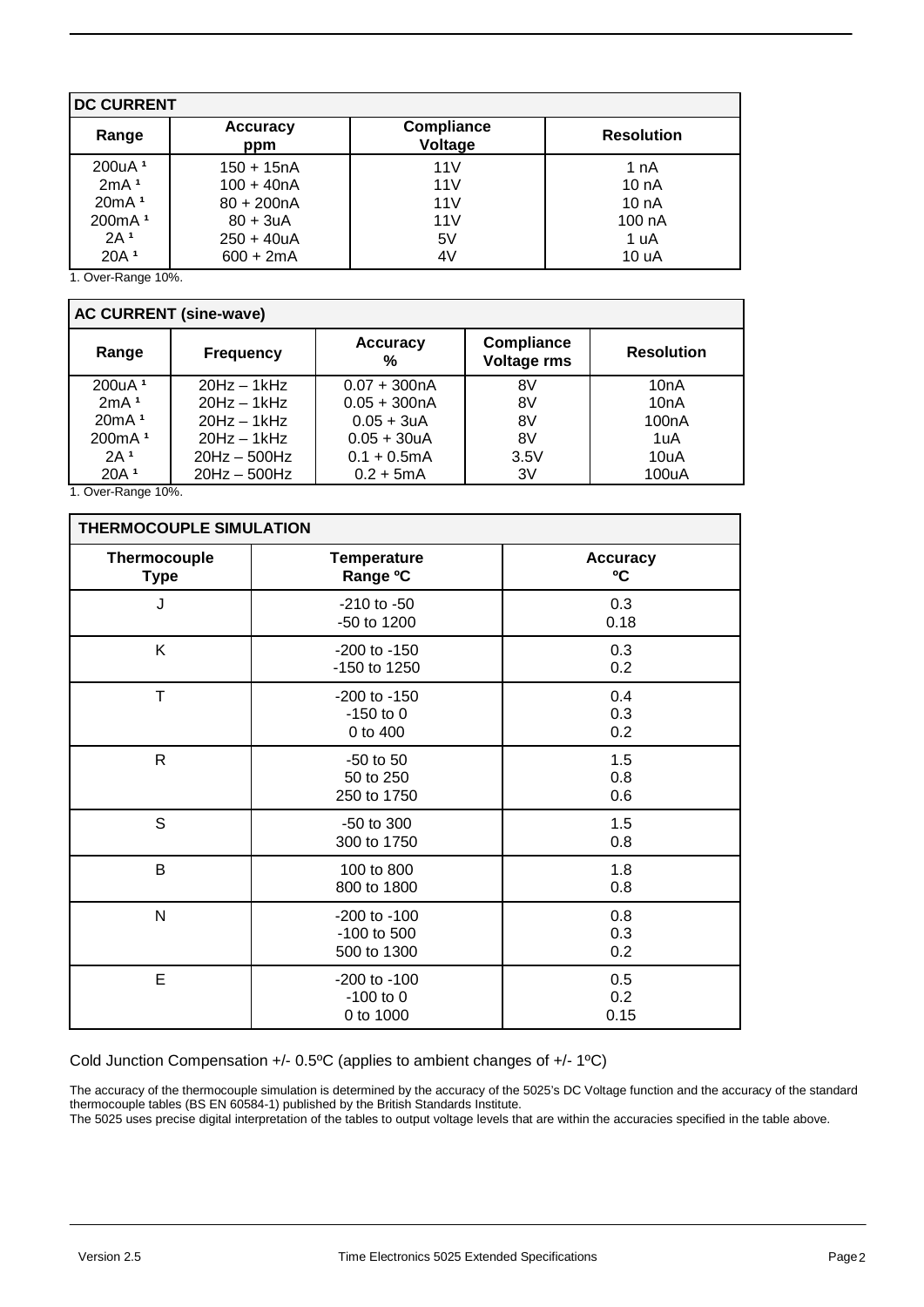| <b>DECADE RESISTANCE 1</b> |                 |                   |  |
|----------------------------|-----------------|-------------------|--|
| Value                      | <b>Accuracy</b> | <b>Max Rating</b> |  |
| $1 \Omega$                 | 800 ppm         | 0.1W              |  |
| 10 $\Omega$                | 70 ppm          | 0.1W              |  |
| 100 $\Omega$               | 30 ppm          | 0.1W              |  |
| 1K $\Omega$                | 20 ppm          | 0.1W              |  |
| 10K $\Omega$               | 20 ppm          | 0.1W              |  |
| 100 $k \Omega$             | 30 ppm          | 0.1W              |  |
| 1M $\Omega$                | 150 ppm         | 200V              |  |
| 10M $\Omega$               | 0.1%            | 200V              |  |
| 100M $\Omega$              | 1%              | 200V              |  |
| $1G\Omega$                 | 10%             | 200V              |  |

1. Resistance specifications are +/- 5mΩ.

| <b>CONDUCTANCE</b> |                 |                   |  |
|--------------------|-----------------|-------------------|--|
| Value              | <b>Accuracy</b> | <b>Max Rating</b> |  |
| 1 S                | 800 ppm         | 0.1W              |  |
| 100m S             | 70 ppm          | 0.1W              |  |
| 10mS               | 30 ppm          | 0.1W              |  |
| 1mS                | 20 ppm          | 0.1W              |  |
| 100u S             | 20 ppm          | 0.1W              |  |
| 10uS               | 30 ppm          | 0.1W              |  |
| 1uS                | 150 ppm         | 200V              |  |
| 100 <sub>n</sub> S | 0.1%            | 200V              |  |
| 10nS               | 1%              | 200V              |  |
| 1 $nS$             | 10%             | 200V              |  |

1. Conductance specifications are +/- 5mΩ

#### **10MHz DIGITAL FREQUENCY**

Variable Values 0.1Hz to 10MHz, ~2V pk-pk square wave. Accuracy 20ppm

#### **PERIOD**

Fixed Values (1, 2, 5 steps) 100nS to 10S, ~2V pk-pk square wave. Accuracy 20ppm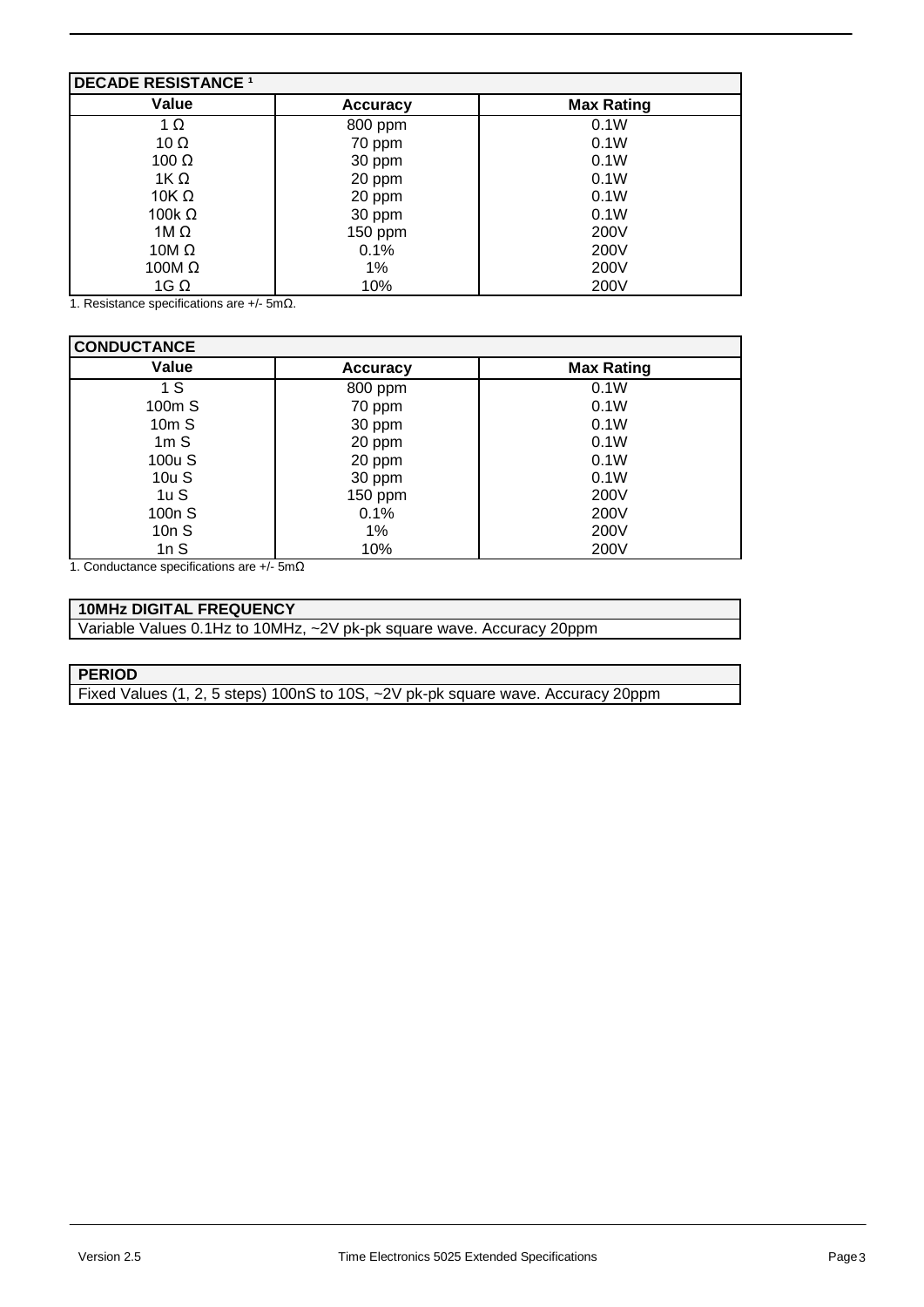### **OPTIONS**

| CAPACITANCE <sup>1</sup> |                  |                   |           |
|--------------------------|------------------|-------------------|-----------|
| Value                    | <b>Frequency</b> | <b>Accuracy %</b> | Max volts |
| 1 nF                     | 1kHz             | $0.5 + (-10)$     |           |
| 10nF                     | 1kHz             | $0.5 + (-10)$     |           |
| 100 nF                   | 1kHz             | 0.5               | 100V      |
| 1 uF                     | 1kHz             | 0.25              |           |
| 10 uF                    | 1kHz             | 0.5               |           |
| 100 uF                   | 100Hz            | 0.5               |           |
|                          |                  |                   |           |

1. After Subtraction of residual capacitance.

| <b>INDUCTANCE 12</b>                                                                                                                         |                                                                                       |                                                               |                    |
|----------------------------------------------------------------------------------------------------------------------------------------------|---------------------------------------------------------------------------------------|---------------------------------------------------------------|--------------------|
| Value                                                                                                                                        | <b>Frequency</b>                                                                      | <b>Accuracy</b>                                               | <b>Max current</b> |
| 1mH<br>$1.9 \text{ mH}$<br>5mH<br>$10 \text{ mH}$<br>$19 \text{ mH}$<br>$50 \text{ mH}$<br>$100 \text{ mH}$<br>190 mH<br>500 mH<br>1H<br>10H | 1kHz<br>1kHz<br>1kHz<br>1kHz<br>1kHz<br>1kHz<br>1kHz<br>1kHz<br>1kHz<br>1kHz<br>100Hz | 1% of nominal<br>OR.<br>0.1% of previous<br>calibration value | 10 <sub>m</sub> A  |

1. After Subtraction of residual inductance.

2. Specification based on 4 wire sinewave measurement technique.

| <b>OSCILLOSCOPE 100MHz</b>                                            |                                                                                 |  |  |
|-----------------------------------------------------------------------|---------------------------------------------------------------------------------|--|--|
| <b>FREQUENCY</b>                                                      | <b>PERIOD</b>                                                                   |  |  |
| 0.1Hz to 10MHz accuracy 0.1ppm*                                       | 100nS to 10S accuracy 0.1ppm <sup>*</sup>                                       |  |  |
| 20, 50, 100MHz accuracy 20ppm                                         | 50, 20, & 10nS accuracy 20ppm                                                   |  |  |
| * Fitted with Oven-Controlled Frequency Reference. Otherwise - 20ppm. | 1.5V pk-pk - 0.1Hz to 100kHz. 1V pk-pk - 100kHz to 100MHz (sine-wave at 100MHz) |  |  |
| Fixed outputs in 1, 2, 5 steps. Deviation function is not available.  |                                                                                 |  |  |
| <b>DUTY CYCLE</b>                                                     |                                                                                 |  |  |
|                                                                       | 3 frequencies, 100Hz, 1kHz, 10kHz. Duty cycle settable from 0 to 100%           |  |  |
| Setting resolution 0.01% at 100Hz, 0.1% at 1 kHz, 1% at 10 kHz        |                                                                                 |  |  |
| Deviation function is not available.                                  |                                                                                 |  |  |
| <b>OSCILLOSCOPE AMPLITUDE</b> 1kHz square-wave                        |                                                                                 |  |  |
| Range                                                                 | <b>Accuracy</b>                                                                 |  |  |
| 200mV                                                                 | 0.2%                                                                            |  |  |
| 200mV 50Ω                                                             | 0.25%                                                                           |  |  |
| $2V$ 50 $\Omega$                                                      | 0.25%                                                                           |  |  |
| 20V                                                                   | 0.05%                                                                           |  |  |
| 200V<br>0.05%                                                         |                                                                                 |  |  |
| <b>OSCILLOSCOPE FAST RISE</b>                                         | < 300ps. Bandwidth Checking up to 600 MHz                                       |  |  |

| 2.2GHz-LEVELLED SWEEP <sup>1</sup> 0.5V, 1V, 1.5V pk-pk Sine-Wave, 50 $\Omega$ Output. |       |  |
|----------------------------------------------------------------------------------------|-------|--|
| <b>Amplitude Accuracy</b><br>Range                                                     |       |  |
| 100 MHz to 200 MHz                                                                     | $1\%$ |  |
| 200 MHz to 500 MHz                                                                     | 4%    |  |
| 500 MHz to 1 GHz                                                                       | 10%   |  |
| 2.2 GHz to 2.2 GHz                                                                     | 20%   |  |

1. Max frequency at 1.5V is 2GHz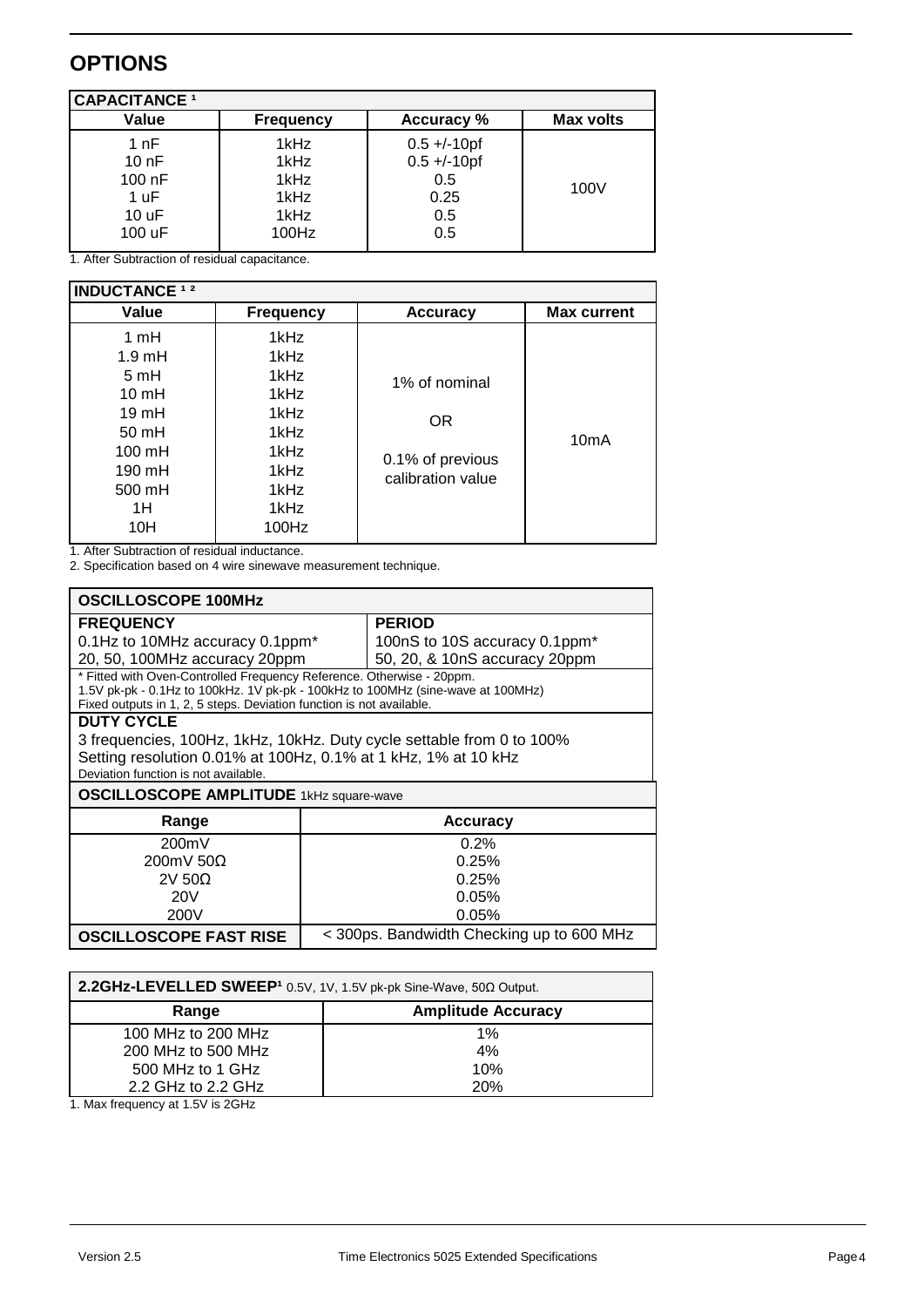## **OPTIONS (continued)**

| <b>FULL RANGE RESISTANCE</b>                                                          |                        |                       |                   |  |
|---------------------------------------------------------------------------------------|------------------------|-----------------------|-------------------|--|
| Range                                                                                 | Accuracy <sup>1</sup>  | <b>Resolution</b>     | <b>Max Rating</b> |  |
| $1\Omega - 20\Omega$                                                                  | $0.01\% +/- 7m\Omega$  | 1 $\Omega$            | 0.1W              |  |
| $20\Omega - 99.999\Omega$                                                             | $0.01\% +/- 7m\Omega$  | $1m\Omega/5m\Omega^*$ | 0.1W              |  |
| $100\Omega - 999.999\Omega$                                                           | $0.01\% +/- 5m\Omega$  | 1m $\Omega$           | 0.1W              |  |
| $1k\Omega - 9.999k\Omega$                                                             | $0.02\% +/- 20m\Omega$ | 1 $\Omega$            | 0.1W              |  |
| $10k\Omega - 99.999k\Omega$                                                           | $0.01\% +/- 1\Omega$   | $1\Omega$             | 0.1W              |  |
| $100k\Omega - 999.99k\Omega$                                                          | $0.01\% +/- 10\Omega$  | $10\Omega$            | 0.1W              |  |
| $1M\Omega - 9.9999M\Omega$                                                            | $0.02\% +/- 100\Omega$ | $100\Omega$           | 0.1W              |  |
| 10ΜΩ – 120ΜΩ                                                                          | $0.1\% +/- 1k\Omega$   | $1k\Omega$            | 0.1W              |  |
| 1. After subtraction of lead resistance. End resistance variation $+/-2.5$ m $\Omega$ |                        |                       |                   |  |

\* Output resolution is 5mΩ below 50Ω

| <b>PRT SIMULATION</b> (Uses Full Range Resistance option) |                      |                               |                |  |
|-----------------------------------------------------------|----------------------|-------------------------------|----------------|--|
| Pt100 DIN                                                 | Alpha Coeff 0.003850 | Range -180 to $850^{\circ}$ C | Accuracy 0.1°C |  |

It should be notes that the accuracy of the PRT simulation is determined by the accuracy of the PRT tables (BS EN 60751) published by the British Standards Institute. The 5025 uses precise digital interpretation of the tables to output resistance values that are within the accuracies specified in the table above.

| <b>SIMULATED RESISTANCE</b> |                                       |
|-----------------------------|---------------------------------------|
| <b>RANGE</b>                | <b>ACCURACY</b>                       |
| $2$ Wire <sup>1</sup>       |                                       |
| 40 ohms (min 10 ohms)       | 0.15% of setting $+/- 20$ milliohms   |
| 400 ohms                    | 0.05% of setting $+/-$ 0.05% of range |
| 4K ohms                     | 0.02% of setting +/- 0.05% of range   |
| 40K ohms                    | 0.02% of setting +/- 0.05% of range   |
| 400K ohms                   | 0.02% of setting +/- 0.05% of range   |
| 4M ohms                     | 0.05% of setting $+/-$ 0.05% of range |
| 40M ohms                    | 0.2% of setting $+/-$ 0.05% of range  |

1. After subtraction of lead resistance.

Maximum measure current allowed in simulated resistance mode is 20mA. Simulated resistance mode is suitable for DC only, i.e. only DC current may be passed through the active resistance.

Simulated resistance limitations

It should be noted that the 5025's simulated resistance circuitry has a 2V voltage compliance. This means that the simulation is only valid if the measure current multiplied by required resistance is less than 2V. For example, if the measure current is 1mA, the maximum simulated resistance will be 2K ohms. The user should be aware of the measure currents being used by the instrument being calibrated in order to prevent incorrect simulated resistance being output by the 5025.

It should also be noted that some DMMs use measuring currents which are outside the 5025 simulated resistance limits. If in doubt over the validity of the 5025's output it is recommended that the voltage across the output terminals is checked – it should be less than 2V for correct operation.

| <b>PRT SIMULATION</b> (Uses Simulated Resistance option) |                      |                     |                             |  |
|----------------------------------------------------------|----------------------|---------------------|-----------------------------|--|
| Pt100 DIN                                                | Alpha Coeff 0.003850 | Range -180 to 850°C | Accuracy 0.1 <sup>o</sup> C |  |

It should be notes that the accuracy of the PRT simulation is determined by the accuracy of the 5025's simulated (active) resistance function and the accuracy of the PRT tables (BS EN 60751) published by the British Standards Institute. The 5025 uses precise digital interpretation of the tables to output resistance values that are within the accuracies specified in the table above.

| <b>POWER CALIBRATION</b> |                    |                       |                   |                     |                 |                       |                   |
|--------------------------|--------------------|-----------------------|-------------------|---------------------|-----------------|-----------------------|-------------------|
| <b>DC Current</b>        | Accuracy           | Compliance            | <b>Resolution</b> | AC Current 45-400Hz | Accuracy        | Compliance            | <b>Resolution</b> |
| $0.2 - 2.2A$             | $0.03 + 500uA$     | 5V                    | 100uA             | $0.2 - 2.2A$        | $0.1% + 2mA$    | 3.5V                  | 100uA             |
| $2.2 - 22A$              | $0.05 + 6$ mA      | 4V                    | 1 <sub>m</sub> A  | $2.2 - 22A$         | $0.1\% + 20mA$  | 3V                    | 1 <sub>m</sub> A  |
| <b>DC Voltage</b>        | Accuracy           | <b>Output Current</b> | <b>Resolution</b> | AC Voltage 45-400Hz | Accuracy        | <b>Output Current</b> | <b>Resolution</b> |
| $1 - 22V$                | $0.01 + 500$ uV    | 20 <sub>m</sub> A     | 100uV             | $1 - 22V$           | $0.03% + 2mV$   | 20 <sub>m</sub> A     | 100uV             |
| $22 - 220V$              | $0.02 + 30$ mV     | 20 <sub>m</sub> A     | 1mV               | $22 - 220V$         | $0.06\% + 30mV$ | 20 <sub>m</sub> A     | 1mV               |
| $220 - 1050V$            | $0.05 + 50$ mV     | 10 <sub>m</sub> A     | 10mV              | $220 - 1050V$       | $0.08\% + 90mV$ | 10 <sub>m</sub> A     | 10mV              |
| <b>Phase</b>             | Accuracy           | Range                 | <b>Resolution</b> | <b>Power Factor</b> |                 | Range                 | <b>Resolution</b> |
| 45 to 99Hz               | $0.3$ deg          | $+/-90$ deg           | $0.1$ deg         | 45 to 99Hz          |                 | $0.00 - 1.00$         | 0.001             |
| 100Hz to $400$ Hz        | 1.0 <sub>deq</sub> | $+/-90$ dea           | $0.1$ deg         | 100Hz to $400$ Hz   |                 | $0.00 - 1.00$         | 0.001             |

The accuracy of the power is complex and is determined by using a formula, which combines the errors due to Voltage, Current, and Phase. Power Acc (%) = SqrRt (Vacc^2 + Iacc^2 + Phase Correction^2)

Where Phase Correction (%) = 100x(1-Cos(Phase+PhaseAcc)/Cos Phase).

The current and voltage terminals must be isolated. A current transformer or clamp meter adaptor must be used if instrument under test has a common negative.